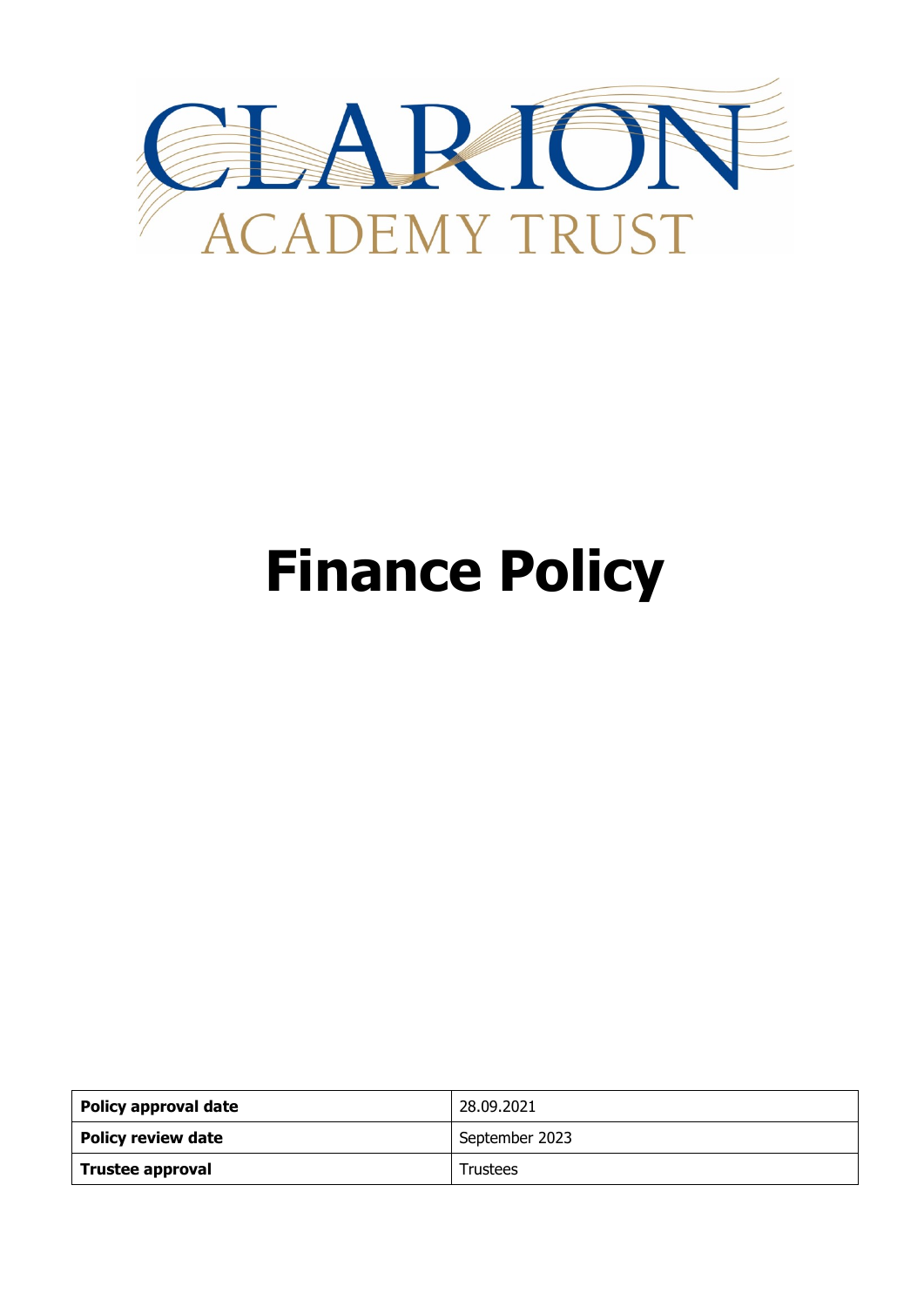# **A Introduction**

The purpose of this policy is to ensure that Clarion Academy Trust (the **Trust**) maintains and develops systems of financial control which conform to the requirements of propriety and good financial management. It is essential that these systems operate properly to meet the requirements of the Funding Agreement with the Department for Education (**DFE**)/Education and Skills Funding Agency (**ESFA**).

The Trust must comply with the principles of financial control outlined in the academies guidance published by the DFE/ESFA, including the current version of the Academy Trust Handbook. This policy expands on such guidance and provides detailed information on the Trust's accounting procedures which are implemented by all staff involved with financial systems.

# **B Organisation and Governance**

The Trust has defined the responsibilities of each entity and person involved in the administration of finances to avoid the duplication or omission of functions and to provide a framework of accountability for Trustees, Governors and staff. The financial reporting structure is set out below:

# **The Trust Board**

The Trust Board is responsible for the overall direction of the Trust, determines the Trust's spending priorities and evaluates the effectiveness of spending decisions. The Trust Board holds overall responsibility for the administration of the Trust's finances. The main responsibilities of the Trust Board are prescribed in the Funding Agreement between the Trust and the DFE and in the Trust Scheme of Delegation. The main responsibilities include:

- ensuring that grant from the ESFA is used only for the purposes intended;
- approval of the Annual Budget and any in year revisions to the Annual Budget;
- approval of the Trust Improvement Development Plan;
- appointment of the Chief Executive Officer;
- appointment of the Head Teachers and Heads of School in conjunction with the Chief Executive Officer;
- approval of the Scheme of Delegation;
- approval of the Finance Policy, Charging and Remissions Policy, Trustees and Governors Expenses Policy, and Business Interests, Gifts and Hospitality Policy;
- approval of Terms of Reference for Committees of the Trust Board, including the Property and Finance Committee and Local Governing Boards; and
- authorising contracts and expenditure above £100,000.

# **The Property and Finance Committee**

The Property and Finance Committee is a committee of the Trust Board with membership determined by the Trust Board annually in the autumn term.

The Property and Finance Committee meets at least once per term and additional meetings are arranged as necessary.

The responsibilities of the Property and Finance Committee are detailed in written Terms of Reference approved by the Trust Board. The main **financial** responsibilities include:

- preparation of the annual budget for the Trust and any in year revisions to the annual budget for approval by the Trust Board;
- monitoring financial performance against the annual budget and providing corrective action where required;
- development of medium term financial planning and provision of guidance to the Trust Board on financial strategy and policy within resources available, including allocation of resources to specific and general reserves;
- ensuring that the annual accounts are prepared in a timely fashion and meet the requirements of company and charity law and the DFE/ESFA guidance and direction issued to academies;
- approval of arrangements to ensure compliance with financial regulations;
- undertaking the duties and functions of an Audit Committee under a separate Chair;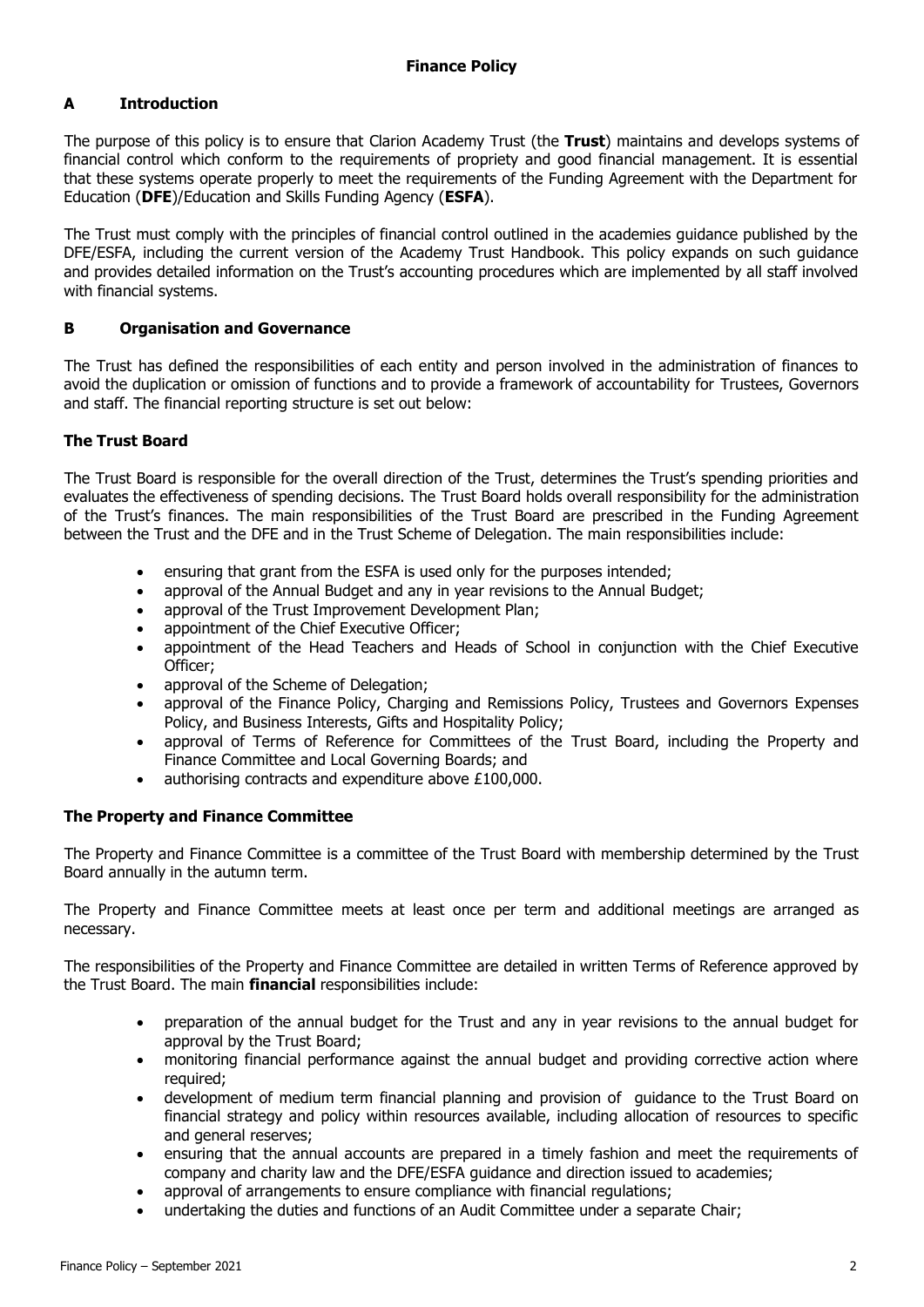- provision of comprehensive insurance cover for all School activities;
- preparation and approval of all financial policies and procedures not reserved for approval by the Trust Board;
- appraisal of all projects and proposals with financial implications including consideration of long term planning and resourcing impact; and
- authorising contracts and expenditure between £15,001 and £100,000.

# **The Audit Committee**

The Audit Committee function is provided by the Property and Finance Committee chaired by a Trustee with responsibility for audit matters appointed by the Trust Board. In general terms the Audit Committee is an advisory body without executive powers, reporting to the Property and Finance Committee. The main responsibilities of the Audit Committee include:

- promoting a climate of financial discipline and control to help ensure the highest standards of probity and efficiency.
- authority to investigate any activity that it deems relevant to its inquiries and to seek any information from staff that it requires;
- design, implementation and review of a robust programme of internal scrutiny of all aspects of financial management of the Trust;
- appointment of appropriately qualified and experienced persons or companies to undertake internal scrutiny activities; and
- taking corrective action based on the result of investigations and regular internal scrutiny reports of findings.

# **The Chief Executive Officer**

The Chief Executive Officer acts as the Accounting Officer for the Trust and has a personal accountability to the Secretary of State for Education, through the ESFA, for the financial activities and performance of the Trust.

Within the framework of the Trust Improvement Development Plan as approved by the Trust Board the Chief Executive Officer has overall executive responsibility for the Trust's activities including all financial activities. In practice much of the financial responsibility has been delegated to the Chief Financial Officer but the Chief Executive Officer still retains responsibility for:

- ensuring compliance with the Finance Policy and that all financial procedures and regulations provide strong systems of internal controls;
- approving new staff appointments within the authorised establishment, except for any senior staff posts which the Trust Board have agreed shall be approved by them;
- together with the Chief Financial Officer, authorising contracts and expenditure up to £15,000
- acting as the primary authorised signatory for the Trust in all financial matters, where necessary in conjunction with another authorised signatory from the senior leadership team; and
- undertaking monthly monitoring of the budget and key financial performance indicators together with the Chief Financial Officer.

# **The Chief Financial Officer**

The Chief Financial Officer works in close collaboration with the Chief Executive Officer through whom they are responsible to the Trustees. The Chief Financial Officer also has direct access to the Trustees via the Property and Finance Committee. The main financial responsibilities of the Chief Financial Officer are:

- operational direction and management of financial matters, including the establishment and operation of a suitable accounting system;
- management of the academy financial position at a strategic and operational level within the framework for financial control determined by the Trust Board and Property and Finance Committee;
- the maintenance of effective systems of internal control;
- ensuring that the annual accounts are properly presented and adequately supported by the underlying books and records of the Trust;
- the preparation, analysis and reporting of monthly financial monitoring statements;
- acting as an authorised signatory for the Trust in all respects except signing cheques;
- together with the Chief Executive Officer, authorising contracts and expenditure up to £15,000;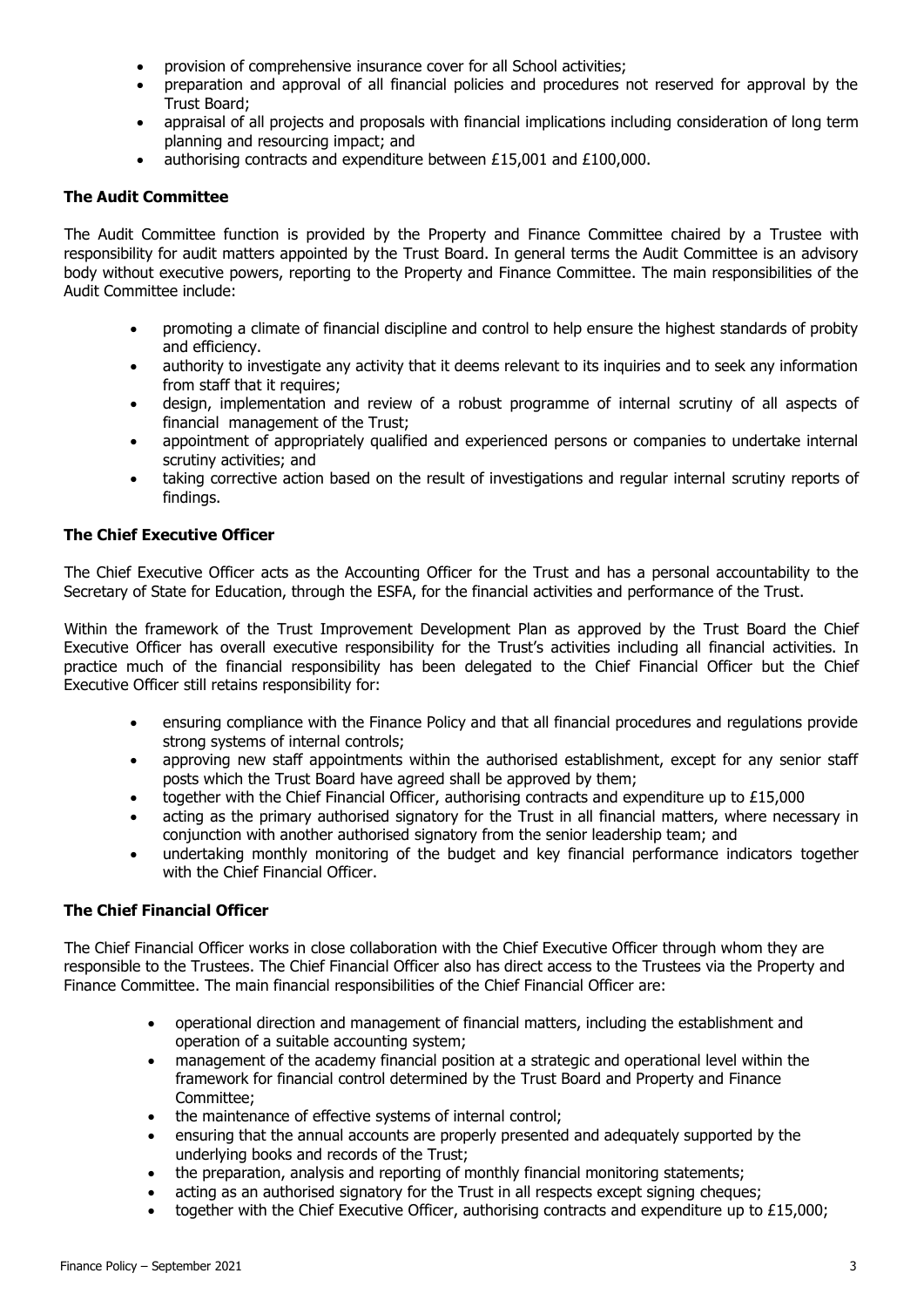- managing the payroll function and pension administration, ensuring that all staff are paid accurately and on time; and
- ensuring forms and returns are sent to the ESFA in line with the timetable in the DFE/ESFA guidance.

# **The Staff**

Other members of staff, primarily the Trust Finance Manager and Finance Assistants are responsible for the day to day operation of financial systems as set out in this policy.

Other staff who are budget holders have financial responsibility for expenditure and income within their delegated budgets and must follow procedures as set out in this policy.

All staff are responsible for the security of School property, for avoiding loss or damage, for ensuring economy and efficiency in the use of resources and for conformity with the requirements set out in this policy and the Trust's financial procedures.

# **Register of Interests**

It is important for anyone involved in spending public money to demonstrate that they do not benefit personally from the decisions they make. To avoid any misunderstanding that might arise all Members, Trustees, local governors and persons identified as Key Management Personnel are required to declare any interests, including but not limited to:

- business interests such as directorships;
- share holdings; and
- appointments of influence within a business or organisation which may have dealings with the Trust.

Any disclosure shall also include business interests of relatives such as a parent or spouse or business partner where influence could be exerted over a governor or a member of staff by that person.

The register will be available on the Trust website for public inspection.

The existence of a register of business interests does not, of course, detract from the duties of Trustees, Governors and staff to declare interests whenever they are relevant to matters being discussed by the Trust Board or a committee. Where an interest has been declared, Trustees, Governors and staff shall not normally attend that part of any committee or other meeting but can do so if expressly requested by the Chair of the committee but in any event shall not vote.

The register of interests for Trustees, governors and for staff who influence financial decisions will be held in the Trust Finance Office.

# **C Accounting System**

All the financial transactions of the Trust must be recorded on the Trust accounting system. The current system used is HOGE100/Access Dimensions with the Finance Portal.

#### **System Access**

Entry to the accounting system shall be password restricted and the Trust Network Manager shall be responsible for implementing a system which ensures that passwords are changed at least every 3 months.

Access to the component parts of the accounting system may also be restricted. The Finance Manager is responsible for setting access levels for all members of staff using the system.

#### **Back-up Procedures**

The Chief Financial Officer together with the Trust Network Manager is responsible for ensuring that there are effective back up procedures for the system.

All financial data is backed up daily by a server located in a separate building on the site and current data held on the main school server in the main building. Encrypted Half Termly backups are also stored off site.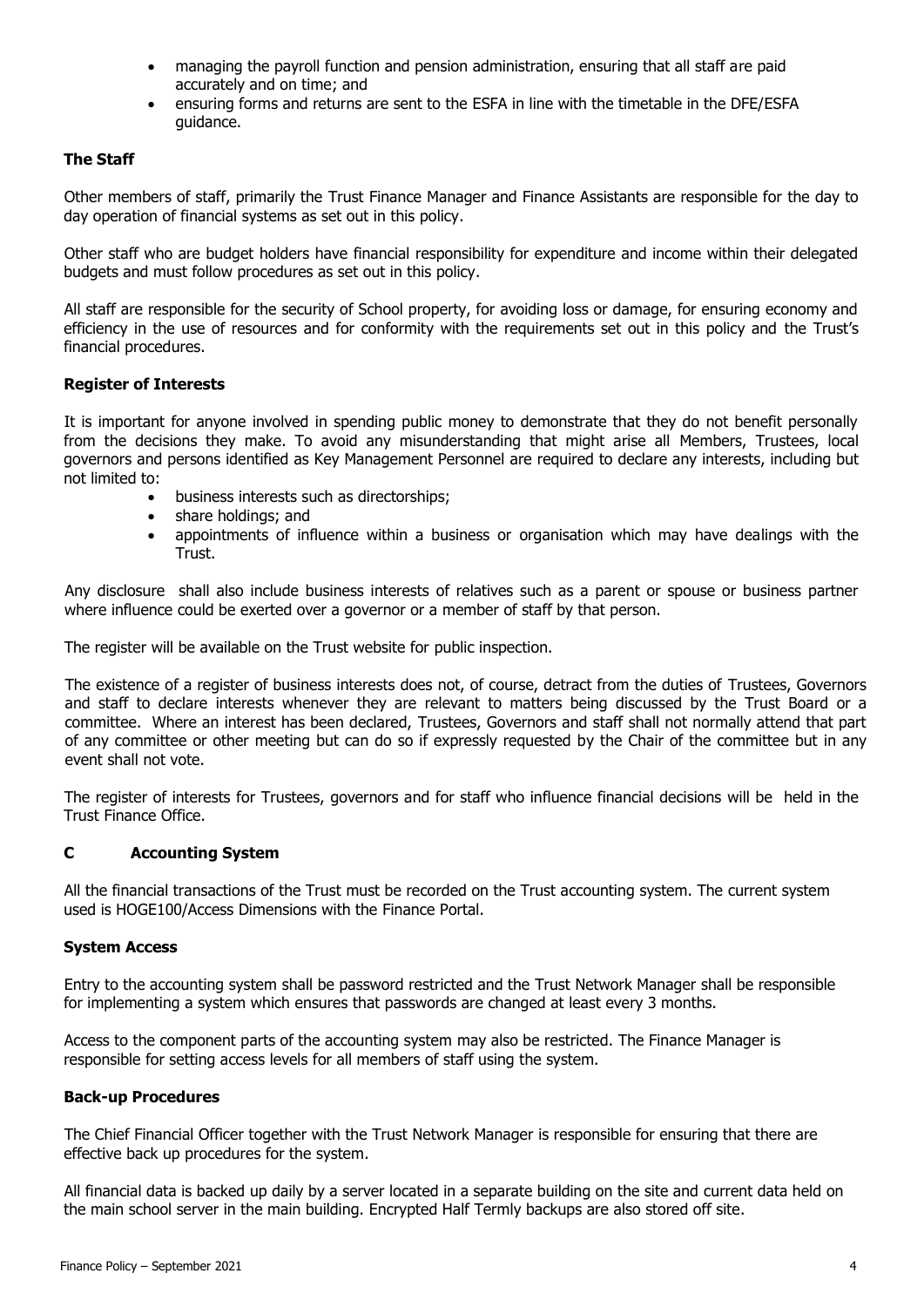Only authorised external hardware and software is installed on any school computer to safeguard against computer viruses.

The Trustees will ensure that the Information Commissioners Officer (ICO) is notified in accordance with the General Data Protection Regulations and subsequent amendments, and that the Trust's use of any electronic or relevant manual systems to record or process personal information, and any disclosure of that information, complies with the legislation.

The Chief Financial Officer and Trust Network Manager are responsible for maintaining a Disaster Recovery Plan, to be enacted in the event of loss of accounting facilities or financial Data. This must link in with the annual assessment made by Trustees of the major risks to which the Trust is exposed and the systems that have been put in place to mitigate those risks.

# **Transaction Processing**

All transactions input to the accounting system must be authorised in accordance with this policy and shall ensure that there is clear separation of duties between authorisation and input of transactions. For small primary schools within the Trust it is recognised that complete separation of duties may not be possible but caution is taken by the Head Teacher/Head of School to check transactions.

# **Reconciliations**

The Assistant Finance Manager is responsible for carrying out bank reconciliations to ensure the accounting system balances to the bank account statements. Reconciliations are performed at least monthly, any unusual or long outstanding reconciling items must be brought to the attention of the Finance Manager. Where there is a possibility of loss identified then this must be reported to the Chief Executive Officer if the loss is £500 or less and to the Property and Finance Committee if above £500.

# **Internal Financial Controls**

The internal organisation of financial procedures recognises the importance of separation of duties and wherever practical at least two people are involved in the completion of tasks and the work of one acts as a check on the work of the other.

The Trust will maintain proper and complete accounting records. All transactions can be traced from accounting records to prime vouchers and all prime vouchers are traceable in the accounting records. Any alterations to original documents are clearly made in ink and initialled to identify the person making the alteration.

Prime documents relating to financial transactions are retained for 6 years beyond the year in which they are produced.

All financial records are securely stored and access is limited to authorised staff who are: the Chief Executive Officer; Chief Financial Officer; Finance Manager; Finance Assistants, Chief Executive Officer's PA and Estates Manager.

The Chief Executive Officer shall secure contingency arrangements to ensure that financial control can be maintained in the absence of key staff. Current arrangements are:

- The Chief Executive Officer will carry out duties normally undertaken by the Chief Financial Officer, supported by the Finance Manager.
- The Chief Financial Officer would carry out duties normally undertaken by the Finance Manager, assisted by the Assistant Finance Manager and Finance Assistants.
- Each of the Finance Assistants will cover each other's duties, supported by the Finance Manager.
- Additional staff hours will be provided from within the part time staff members within the finance and administration teams to ensure workload is manageable.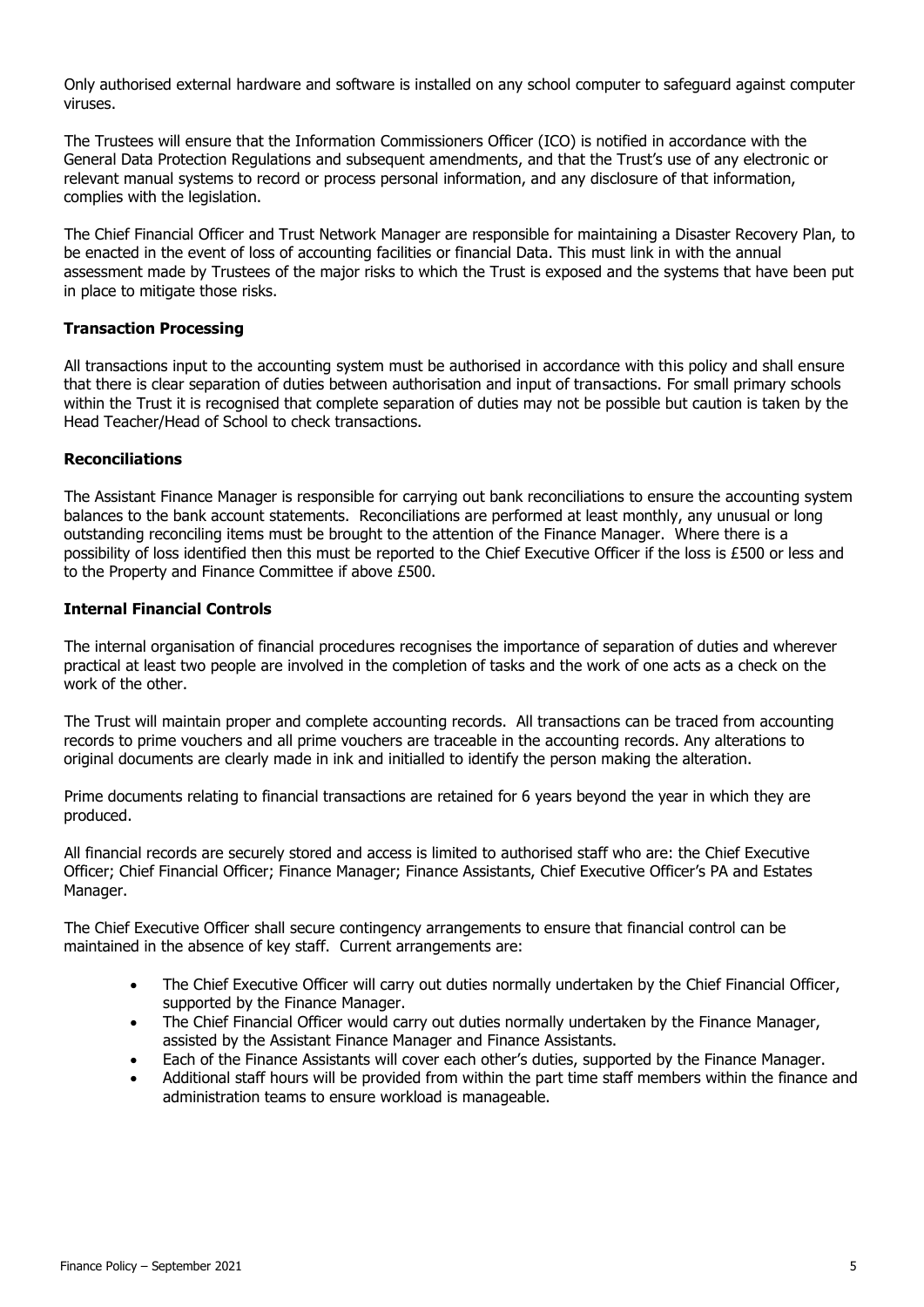# **D Financial Planning**

The Trust will produce both an annual budget and a medium term financial plan covering a further two years.

The medium term financial plan is prepared as part of the development planning process. The Trust ensure all schools prepare a School Improvement Development Plan (SIDP) which indicates how educational and other objectives are going to be achieved within the expected level of resources over the next three years.

The development plan provides the framework for the annual budget. The budget is a detailed statement of the expected resources available to the Trust and the planned use of those resources for the following year.

# **School Improvement Development Planning and Medium Term Financial Planning**

Development planning will take place annually and draws upon the evaluation of the Trust Schools current performance as well as taking account of internal and external and issues that are likely to affect the Trust. Key educational priorities and outcomes are identified and development activities over coming years.

Development planning is also informed by budgetary and resource considerations. Significant financial costs shall be identified and cross-referenced in the medium term financial plan and the annual budget.

The SIDPs will be reviewed by the Chief Executive Officer and School Leadership Teams during the first half of the summer term and considered by the Trustees in the second half of the summer term, whilst the medium term finance plan is reviewed by the Trust Leadership Team and Trust Property and Finance Committee and recommended to the Trust Board for approval to the same timescales. However, both processes are continuous and subject to constant evaluation and review.

# **Annual Budget**

The Chief Financial Officer and Finance Manager are responsible for preparing the draft annual budget which shall be reviewed and approved by the Chief Executive Officer prior to consideration by the Property and Finance Committee and approval by the Trust Board.

The annual budget must be submitted in the required format to the ESFA by a date specified by the ESFA, usually 31 July. The Chief Financial Officer is responsible for establishing a timetable which allows for sufficient time for approval to meet the ESFA deadline for submission.

The annual budget will reflect the best estimate of the resources available to the Trust for the forthcoming year and will provide a detailed breakdown of how those resources will be utilised to achieve stated educational outcomes. There shall be a clear link between the SIDP objectives and the annual budget.

The annual budget planning and preparation process will incorporate the following elements:

- Forecasts of the likely number of pupils to estimate the amount of ESFA grant receivable;
- Review of other income sources available to the Trust to assess likely level of receipts;
- Review of past performance against budgets to promote an understanding of the Trust cost base;
- Identification of potential efficiency savings;
- Review of the main expenditure headings in light of the SIDP objectives and the expected variations in cost e.g. pay increases, inflation and other anticipated changes.
- Review of the level of reserves held.

# **Balancing the Budget**

Comparison of estimated income and expenditure will identify any potential surplus or shortfall in funding.

Where shortfalls are identified, opportunities to increase income will be explored and expenditure headings will be reviewed to identify areas where cuts can be made. This may entail prioritising tasks and deferring projects until more funding is available.

Where a potential surplus is identified, this may be held back as a contingency or alternatively allocated to areas of need.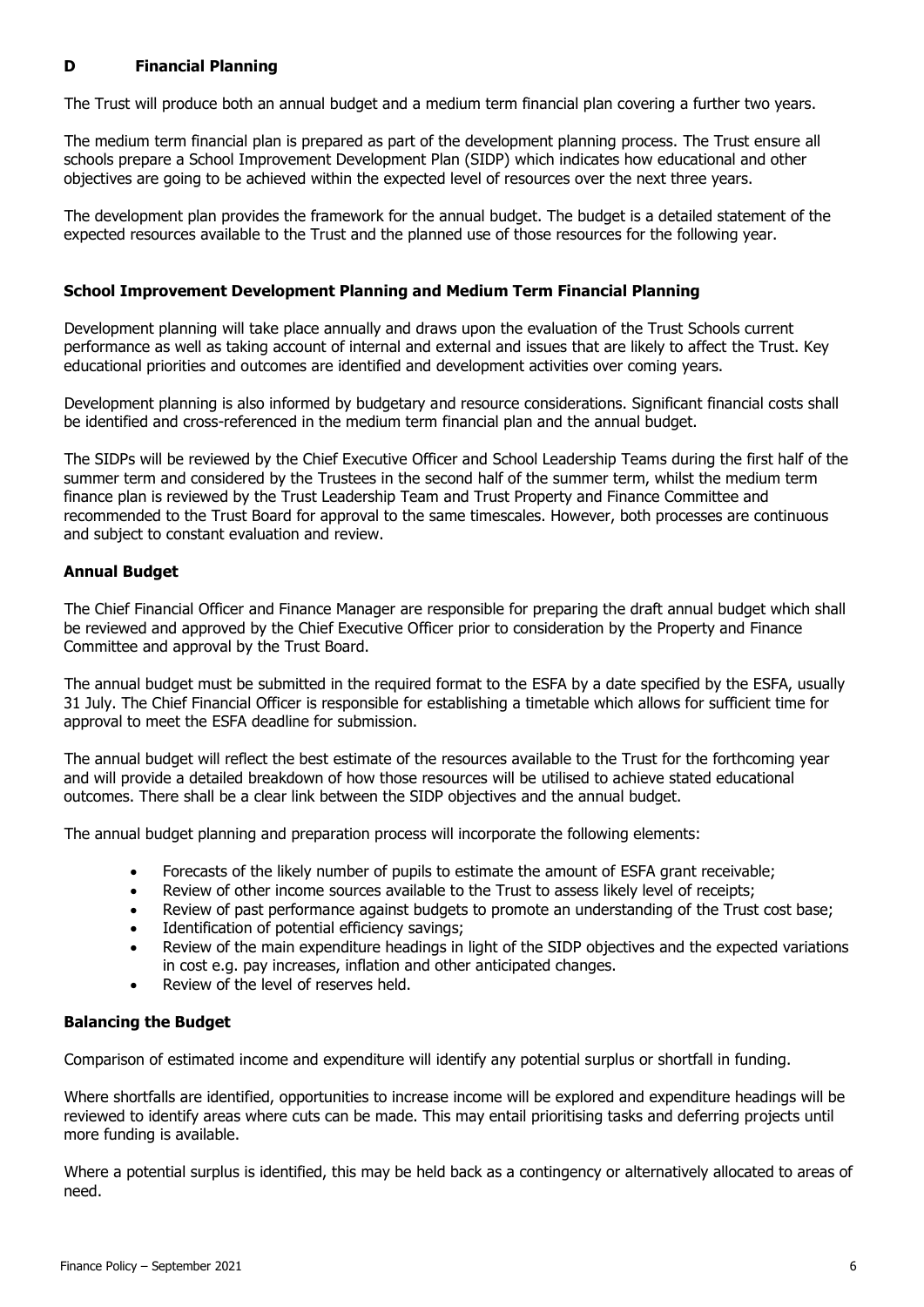The Trust will ensure it produces a sustainable annual budget.

Medium term financial planning will identify the accumulated surplus or shortfall of resources and this may need to be taken into account when preparing the draft annual budget.

# **Finalising the Budget**

Once the different options and scenarios have been considered, the draft budget will be finalised by the Chief Financial Officer and presented for consideration and approval by the Chief Executive Officer, the Property and Finance Committee and the Trust Board.

The annual budget will be accompanied by a statement of assumptions and commentary on key factors considered in preparing the annual budget so that if circumstances change during the year, it is easier for all concerned to take remedial action.

The annual budget may require revision during the course of the year. Formal budget revisions will be prepared by the Chief Financial Officer and Finance Manager and will be subject to the same process of consideration and approval as the initial annual budget.

# **Monitoring and Review**

Monthly Budget Monitoring Reports are produced each month by the Finance Manager. The reports will detail actual income and expenditure (including commitments) against budget at a detailed level for budget holders, Local Governing Bodies, Chief Executive Officer and the Property and Finance Committee.

The monitoring process must be effective and timely in highlighting variances to the annual budget so that differences can be investigated and corrective action taken where appropriate.

A full set of Management Accounts in accordance with the Academy Trust Handbook will be prepared by the Chief Financial Officer each month and uploaded to Governor Hub. Management Accounts will also be shared with the Property and Finance Committee at each of its scheduled meetings.

Systems are in place to ensure that commitments to spend are not made where levels of expenditure are greater than the budget provision. If a budget over spend is essential to meet the requirements of the business, a proposal must be submitted by the budget holder to the Chief Executive Officer and Chief Financial Officer who together will consider the request. The Chief Executive Office and Chief Financial Officer are authorised to approve budget over spends up to 25% of the current budget allocation. Above this amount, budget over spends must be agreed by the Property and Finance Committee.

The Chief Executive Officer recommends to the Property and Finance Committee how to vire any in-year underspends in excess of £5,000. This is done through approval of budget revisions on a termly basis. The Chief Executive Officer is authorised to vire amounts up to a maximum of £5,000 from each AR heading on the budget monitoring report once between budget revisions. Virement should only be necessary in exceptional circumstances and all virements must be reported to the next meeting of the Property and Finance Committee.

# **E Payroll**

The main elements of the payroll system are:

- Staff appointments and terminations;
- Payroll administration; Payments.

# **Staff Appointments**

The Trust Board has approved a permanent personnel establishment for the Trust. Changes can only be made to this establishment in line with the Scheme of Delegation. The Chief Executive Office must ensure that the post is required and that adequate budgetary provision exists for any establishment changes.

The Chief Executive Officer has authority to appoint permanent and temporary staff within the authorised establishment (except for Head Teachers or Heads of School whose appointment be in accordance with procedures set by the Trustees).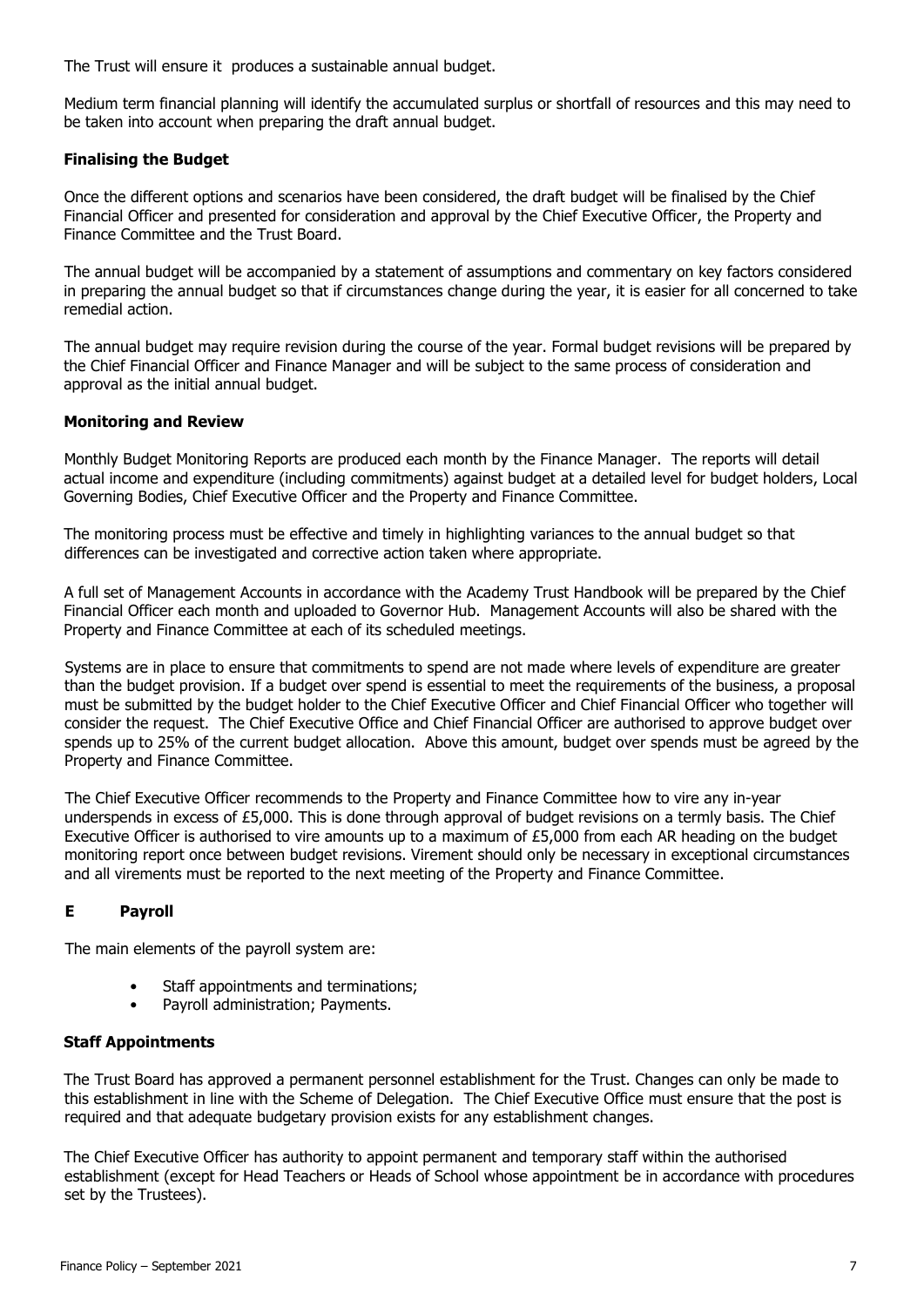The Trust appoints an HR Committee to ensure that the highest standards of governance are adopted and maintained in accordance with Trust's Scheme of Delegation, its policies and practices and maintain oversight of all HR related matters. To scrutinise the assessment of risk and the impact of HR developments resulting from changes in statutory/regulatory and other requirements and to ensure the long-term strategic HR needs of the Trust staffing requirements are regularly scrutinised and reported to the Trust Board.

The Chief Executive Officer's PA maintains personnel files for all members of staff which include contracts of Employment in each Trust School and evidence of right to work in the UK. Manual personnel records are stored securely and electronic personnel records are kept on the Trust Management Information System and are password protected. Access to these records are restricted to The Chief Executive Officer, Head Teachers or Heads of School, Chief Financial Officer, Chief Executive Officers PA, Finance Manager and Data Manager.

All personnel changes, appointments, terminations and contract changes are authorised by the Chief Executive Officer, Chief Financial Officer, Headteachers or Heads of School and are notified, in writing, to the Chief Executive Officer's PA immediately.

# **Payroll Administration**

The Trust payroll is administered by a payroll bureau, currently Norfolk County Council. The Chief Financial Officer is responsible for all payroll administration and work is carried out by the Chief Executive Officer's PA and the Finance Manager in addition.

Authorised signatories for routine payroll communications are the Chief Executive Officer, Chief Financial Officer, Chief Executive Officer's PA, and Finance Manager.

Authorisation of the monthly payroll run for payment shall be undertaken by the Chief Executive Officer or Chief Financial Officer.

Timesheets must be used for staff to claim additional hours worked and expenses. All timesheet claims must be processed through the payroll and are paid monthly.

# **Payroll Payments**

All salary payments are made by BACS and paid monthly on the 19th of each calendar month, or on the Friday nearest to this date if 19th falls on a weekend.

The payroll contractor is responsible for calculation of the deductions due from payroll to comply with current legislation. The major deductions are for tax, national insurance contributions and pensions.

- A monthly employee salary report is produced by the payroll contractor. It provides the following details for each member of staff to be paid:
- Gross monthly salary;
- Pension, tax and national insurance deductions from gross salary;
- Any other deductions from salary;
- Employer's national insurance contributions; Employers pension contributions; Net Salary for the month.

The Chief Executive Officer's PA, Finance Manager and Chief Financial Officer shall reconcile the gross monthly salary for each member of staff on this report to the employee salary data held by the Trust. Once correct, the salary report is signed as reviewed by the Chief Financial Officer or Finance Manager and Chief Executive Officer's PA. If the Chief Financial Officer is absent the Chief Executive Officer undertakes the work and if the Chief Executive Officer's PA is absent the Finance Manager covers.

The final version of the payroll bureau report shall be authorised by the Chief Executive Officer or Chief Financial Officer.

The Assistant Finance Manager will post the BACS payments for salary and payovers to the Salary Control Account. The Finance Manager shall reconcile the monthly report from the payroll contractor to the BACS payments and processing the data to be posted to the accounts. The journal to recharge salary costs from the Salary Control Account to the individual nominal codes will be posted by the Finance Manager or Assistant Finance Manager.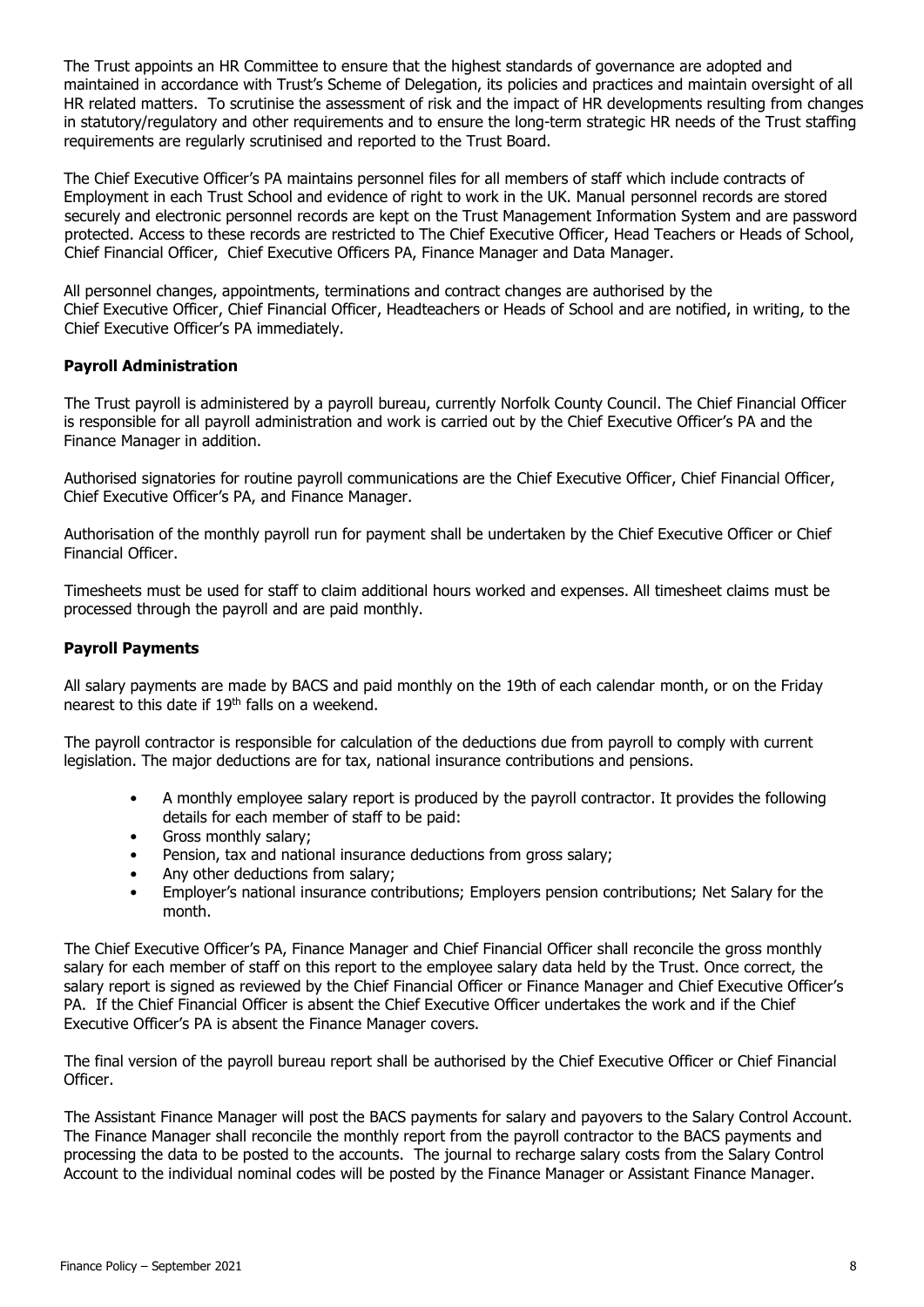The Finance Manager shall reconcile the Salary Control Account monthly and verify that the correct amounts have been posted to the accounts.

# **F Purchasing and Payments**

The Trust wants to achieve the best value for money from all purchases. This means obtaining the correct quality, quantity and availability of goods and services at the best price possible. The Trust must ensure all spending decisions represent value for money through obtaining quotations, undertaking competitive tendering in accordance with the Trust Competitive Tendering Policy and using government approved purchasing schemes and services or ESPO frameworks whenever possible.

The Trust is a publicly funded body and it is essential to maintain the integrity of these funds and ensure that they are used as intended by Parliament, by following the general principles of:

- Probity: Demonstrating that there is no corruption or private gain involved in the purchasing of goods and services and the letting of contracts at the Trust;
- Accountability: Being publicly accountable for its expenditure and the conduct of its affairs;
- Fairness: Ensuring that all those dealt with by the Trust are dealt with on a fair and equitable basis.

In accordance with the Academy Trust Handbook; the trust's funds must not be used to purchase alcohol for consumption, except where it is to be used in religious services.

#### **Related Parties**

The Trust must be even-handed in its relationships with related parties by ensuring that:

• trustees comply with their statutory duties as company directors to avoid conflicts of interest, not accept benefits from third parties, and declare interest in proposed transactions or arrangements

• all members, trustees, local governors of academies and senior employees complete the register of interests, in accordance with sections 5.45 to 5.48 of the Academy Trust Handbook

• no member, trustee, local governor, employee or related individual or organisation uses their connection to the trust for personal gain, including payment under terms that are preferential to those that would be offered to an individual or organisation with no connection to the trust

• there are no payments to trustees by the trust unless permitted by the Articles of Association, or by authority from the Charity Commission, and comply with any relevant agreement with the Secretary of State. The Trusts will consider these obligations where payments are made to other business entities who employ the trustee, are owned by the trustee, or in which the trustee holds a controlling interest, as stated in the Academy Trust Handbook.

The Chief Financial Officer will be responsible for reporting to, and seeking approval from the ESFA for any related party transactions in line with Academy Trust Handbook requirements.

#### **General Purchasing and Payment Procedures**

All budget holders shall manage their budgets to ensure that the funds available are not overspent.

All orders must be made using the Hoge Finance Portal (internal order system) confirming the requirements and price to be paid.

Official pre-numbered orders shall be used for all services except utilities, rent, rates, petty cash, payment due under a loan/lease agreement or other ongoing regular expenditure that is the subject of a written signed contract. Any urgent verbal order shall be confirmed by a written order.

Individuals must not use official orders to obtain goods or services for themselves.

All orders shall be approved by an authorised signatory, one of the following: Chief Executive Officer; Head Teacher or Head of School; Chief Financial Officer; Finance Manager; Estates Manager; Assistant Head Teacher or Budget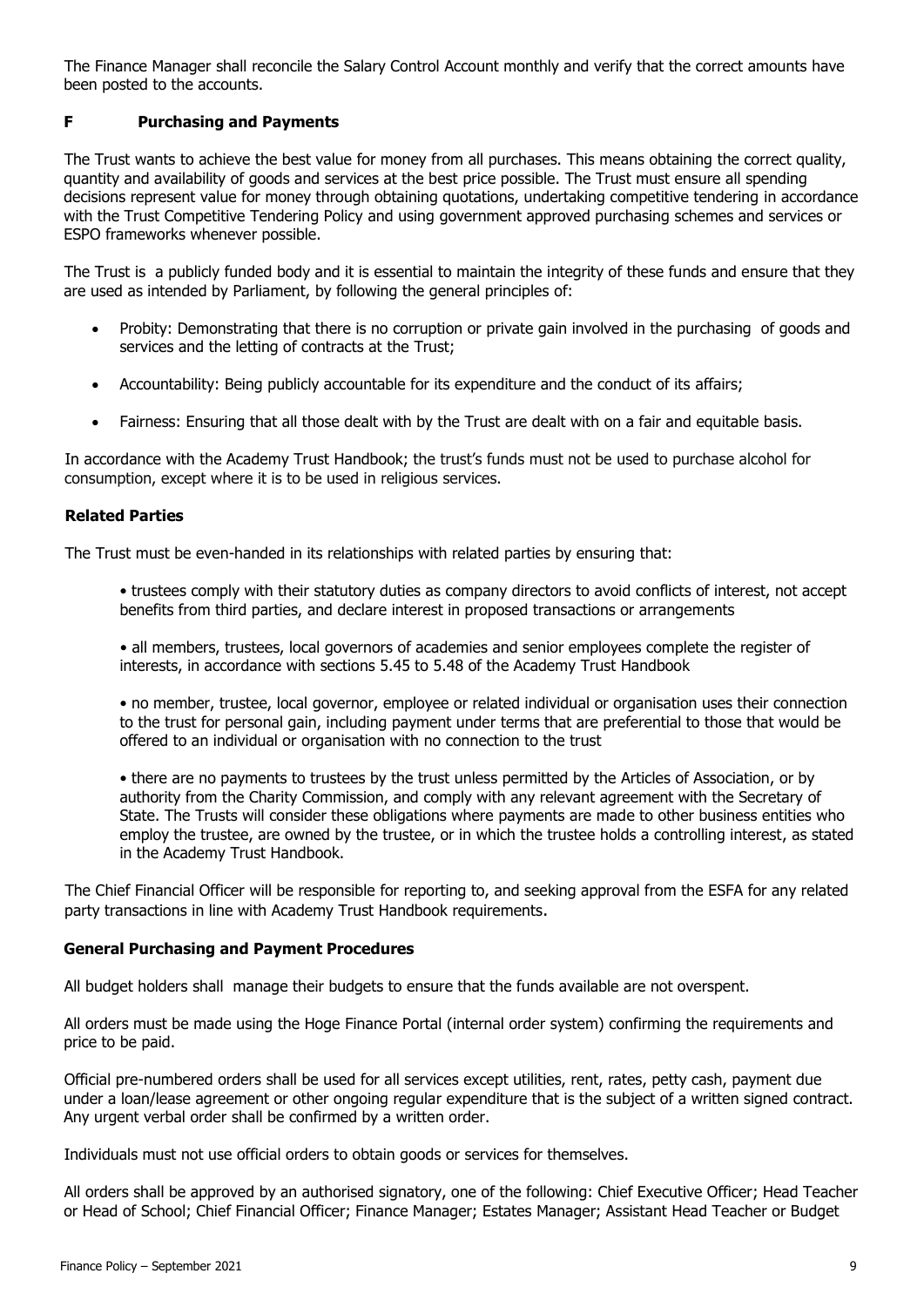Holder. The signatory shall first ensure that the goods or services are appropriate and necessary, that competitive tenders have been obtained where necessary and that there is sufficient budgetary provision.

If a budget holder considers that better value for money can be obtained by ordering from a supplier not already set up on the finance database, a request must be raised on the Finance Portal. The Finance Manager will conduct checks where possible and approve or decline new supplier requests via the Finance Portal.

Goods received shall be checked against the delivery note if provided and marked as received on the Finance Portal. The Finance Portal can be updated by the person receiving the goods directly or a member of the Finance Team on receipt of a signed delivery note. The signed delivery note must be passed to the Finance Department for filing.

Wherever possible, an invoice shall not solely be authorised for payment by the person who signed the order nor by the person who checked receipt of goods/services. Payment will only be made against the original supplier's invoice and not on a statement.

Any discrepancies between goods and the delivery note or invoice must be taken up with the supplier within the supplier terms. This may be done by the Finance Team or goods receiver.

Payment must be made within supplier credit terms. Payment runs will be produced by the Assistant Finance Manager on a regular basis.

Payment is made either by BACS or cheque and every payment requires any two authorising signatures from those lodged with the Trust bankers. These signatories are the Chief Executive Officer, Trust Standards Officer and the three Assistant Head Teachers at Hobart High School.

Purchases made and paid for by staff are discouraged. Where these are of a minor nature they will be reimbursed either by BACS or petty cash on presentation of a receipt which has been authorised by the budget holder.

The Trust will not enter into any finance lease and will ensure that any lease entered into is an operating lease.

# **Purchasing Limits**

Purchases will be subject to the limits and methods below:

- expenditure up to £5,000 from any approved supplier allowed without the need for competitive quotations.
- expenditure between £5,001 and £10,000 requires two written quotations.
- expenditure between £10,001 and £39,999 requires quotations to be sought from at least 3 suppliers on submission of a written specification.
- expenditure of £40,000 up to Public Procurement thresholds a formal tendering process with tenders sought from a minimum of three suppliers who have indicated they will tender.
- Expenditure over the Public Procurement thresholds Find a Tender process must be followed.

Orders must not be artificially split to evade these limits.

Where a specialist advisor, e.g. architect, project manager, is appointed to act as an agent on behalf of the academy the Board may delegate the procurement process (including invitation to tender and receipt of documents) where assurance of open and transparent procurement principles has been gained in advance regarding the processes involved by the outside agency.

A report from the advisor is presented to the Property and Finance committee by the Trust Estates Manager with a recommendation for the award of the tender, including the scoring process and details of all other submissions.

All quotations, tenders and evaluations and relevant copies of meeting minutes must be kept attached to official orders as evidence of compliance.

The Chief Executive Officer and Chief Financial Officer together are authorised to approve expenditure and make payments to suppliers up to £15,000.

Approval of the Property and Finance Committee is obtained prior to acquisition of goods or services over £15,001.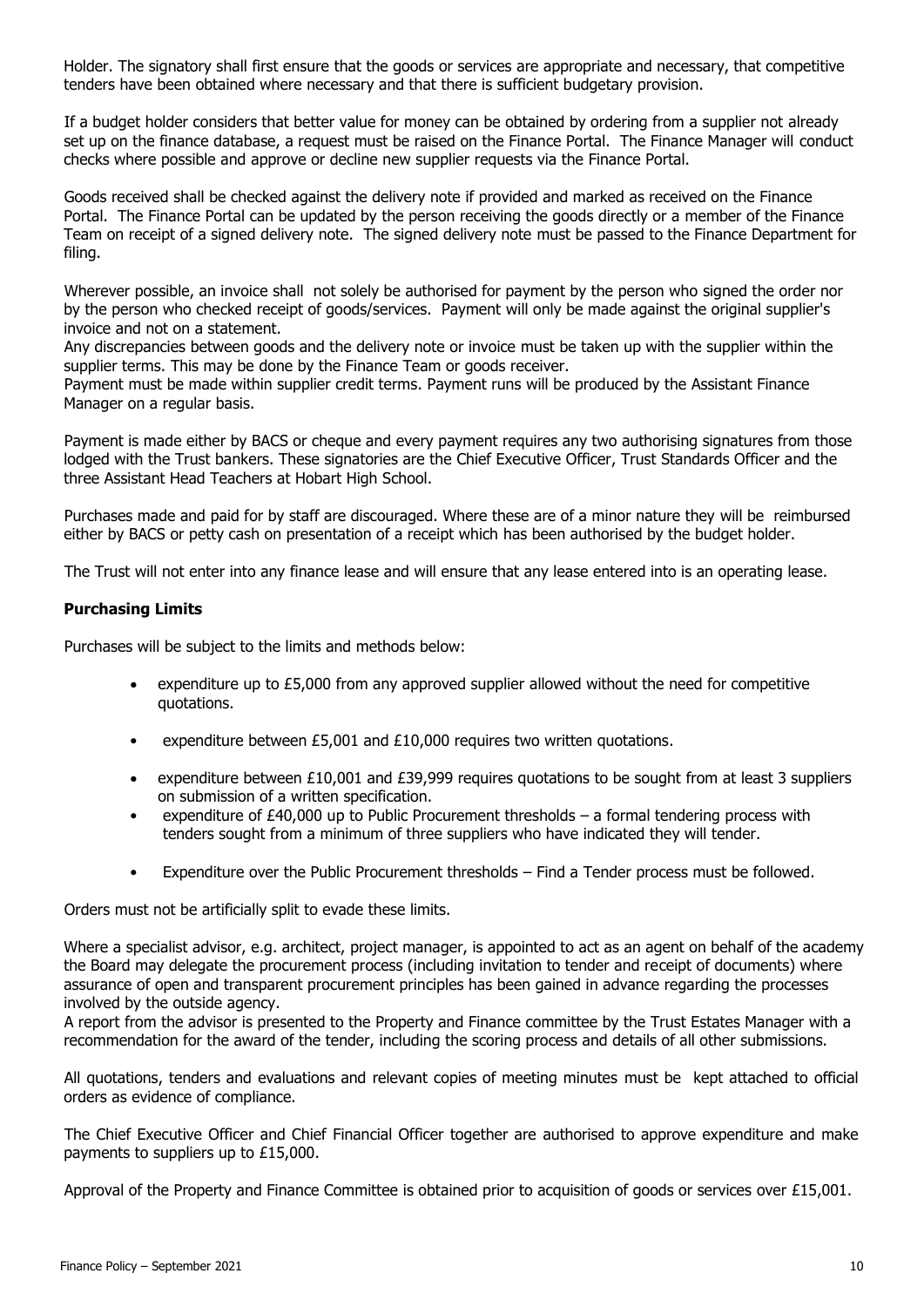Approval of the Trust Board is obtained prior to acquisition of goods or services above £100,000.

Up to the expenditure limit of £15,000, the Chief Executive Officer can deem an item of expenditure to be of an urgent or specialist nature and exempt it from the purchasing limits set out above. The reasons for such decisions shall be recorded and kept with the primary financial record of the transaction and reported to the Property and Finance Committee.

Over the £15,000 expenditure limit, an item can only be deemed as urgent or specialist and exempt after authorisation by both the Chair of the Property and Finance Committee and Chair of Trustees. The reasons for such decisions shall be recorded and kept with the primary financial record of the transaction and reported to the Property and Finance Committee.

If a quotation or tender other than the lowest is accepted the reasons shall be recorded and kept with the primary financial record of the transaction. These details shall be reported to the Property and Finance Committee and the reasons recorded in the minutes.

# **G Income**

#### **General**

The main sources of income for the Trust are grants from the ESFA and other public bodies. The receipt of these funds is monitored by the Chief Financial Officer and Finance Manager who are responsible for ensuring that all grants due to the Trust are collected.

The Trust also receives income from:

- parents and students for educational visits, extra-curricular activities and individual music tuition;
- members of the public and organisations, mainly for letting of facilities;
- primary schools for curriculum swimming lessons; other organisations for services provided

The Trust Board will approve the Trust's Charging and Remissions Policy and review it annually.

#### **Educational Visits**

All educational visits must be arranged in accordance with the Educational Visits Policy.

#### **Individual Music Tuition**

The provision of individual music tuition is managed by the Head of Music or in their absence, a music teacher. The Head of Music is required to issue an Agreement Form prior to registering a student for music lessons. The form must be returned signed, and the first term's tuition paid for, before lessons commence. Lessons must not be authorised if payment is outstanding. The Head of Music compiles the lesson timetables and passes these to the peripatetic teachers and the Admin Assistant designated to raise invoice. The Admin Assistant will raise invoices on the finance system and issue these to parents. Invoices are raised termly in advance and must be paid in full prior to lessons commencing. A member of the finance team will post income received onto the finance system.

The Head of Music or Music Teacher is responsible for checking payroll claims submitted by tutors and must verify claims against lesson registers. Payroll claims shall then be passed to the PA for Head of School for secondary authorisation by the Head of School. The Head of Music or music teacher shall make contact with a parent / carer when two lessons have been missed consecutively and no reason for absence given.

# **Letting of School Facilities**

The Property and Finance Committee shall approve the Letting Policy and review it annually. This document will set out the methodology for making facilities available to the public and organisations.

The Schedule of Lettings Charges shall be approved annually by the Property and Finance Committee.

Site Staff and the Trust Estates Manager will be responsible for the operation of the lettings system and a member of school staff is on site throughout periods of hire.

The proprietary software system "School Hire" is used for recording all bookings, generating invoices and issuing receipts. Income is paid directly into the Trust bank account on a monthly basis, net of School Hire fees. The Assistant Finance Manager posts the gross amounts for these transactions to the accounting system.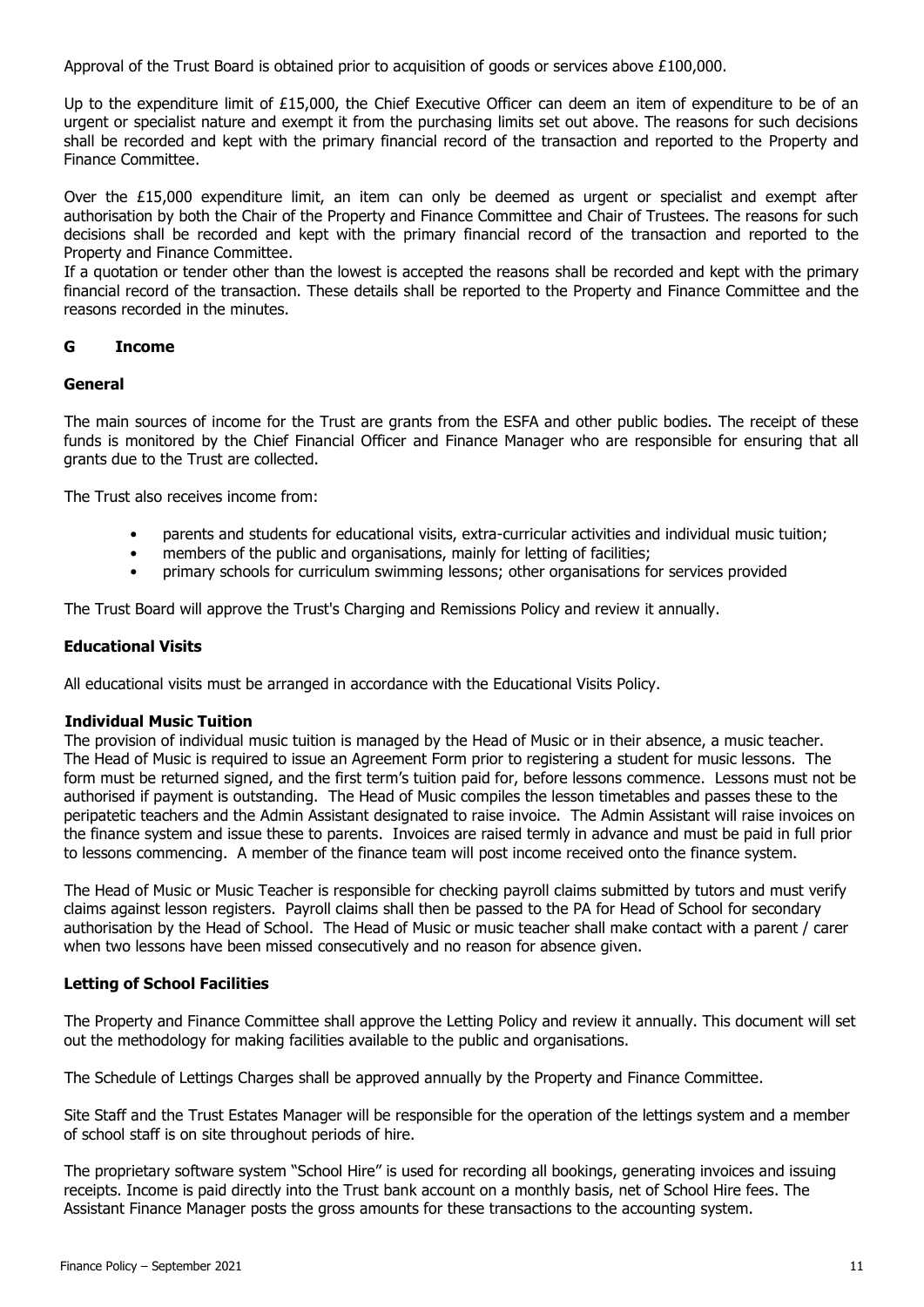# **Catering Income**

Catering income for Hobart High School and Pakefield High School is paid directly into the bank account of the catering contractor, currently Edwards and Blake. Income for meals provided at Thurlton Primary School is received via the online payment system WisePay. The income for Thurlton Primary School is posted onto the accounting system by a member of the trust finance team.

# **Services Provided to Non-Trust Primary Schools**

Pool sessions are offered and charges are recovered by invoice issued half termly to local Primary Schools.

A Finance Assistant is responsible for raising invoices for services to Primary Schools and a member of the Finance Team is responsible for recording and banking income.

#### **Income for Specific Purposes**

The accounting system is operated on a fund basis and the Finance Manager is responsible for keeping records such that income for specific purposes is properly expended for those purposes.

#### **Custody**

Pending banking, cash and cheques shall at all times be locked in a secure place or safe and maintained below the insurance limits.

Complete records of all income shall be kept. Income recorded in the accounts system is reconciled monthly with the bank statement.

Income shall be banked promptly and in its entirety. Paying-in slips show the analysis between cash and cheques. Income is not used for making any payment or for cashing personal cheques.

The responsibility of identifying and recording sums due shall be separated from the responsibility for receiving payment, collecting and banking income.

Where income is not received in advance, pre-numbered invoices are issued. Credit control is the responsibility of the Finance Team and is managed as set out in the Bad Debt Policy, approved by the Property and Finance Committee. Debts must be written off in accordance with the Bad Debt Policy.

# **H Cash Management**

#### **Bank Accounts**

The Trust's bankers are Lloyds Bank. The current account name is Clarion Academy Trust. A deposit facility for investment of funds not immediately required is also provided by Lloyds Bank. Deposit accounts in the name of Clarion Academy Trust are also provided by NatWest Bank.

The opening of all bank accounts must be authorised by the Trust Board and must set out in a formal memorandum the arrangement covering the operation of accounts, including any transfers between accounts and cheque signing arrangements. The operation of systems such as Bankers Automatic Clearing System (BACS) and other means of electronic transfer of funds must also be subject to the same level of control.

All cheques and other instruments authorising withdrawal from Academy bank accounts must bear the signatures as per the bank mandate.

The Finance Manager must ensure bank statements are received regularly and that reconciliations are performed at least on a monthly basis. Reconciliation procedures must ensure that:

- all bank accounts are reconciled to the accounting system of the Trust;
- reconciliations are prepared by the Assistant Finance Manager;
- reconciliations are countersigned by the Chief Executive Officer, Chief Financial Officer or Finance Manager;
- adjustments arising are dealt with promptly.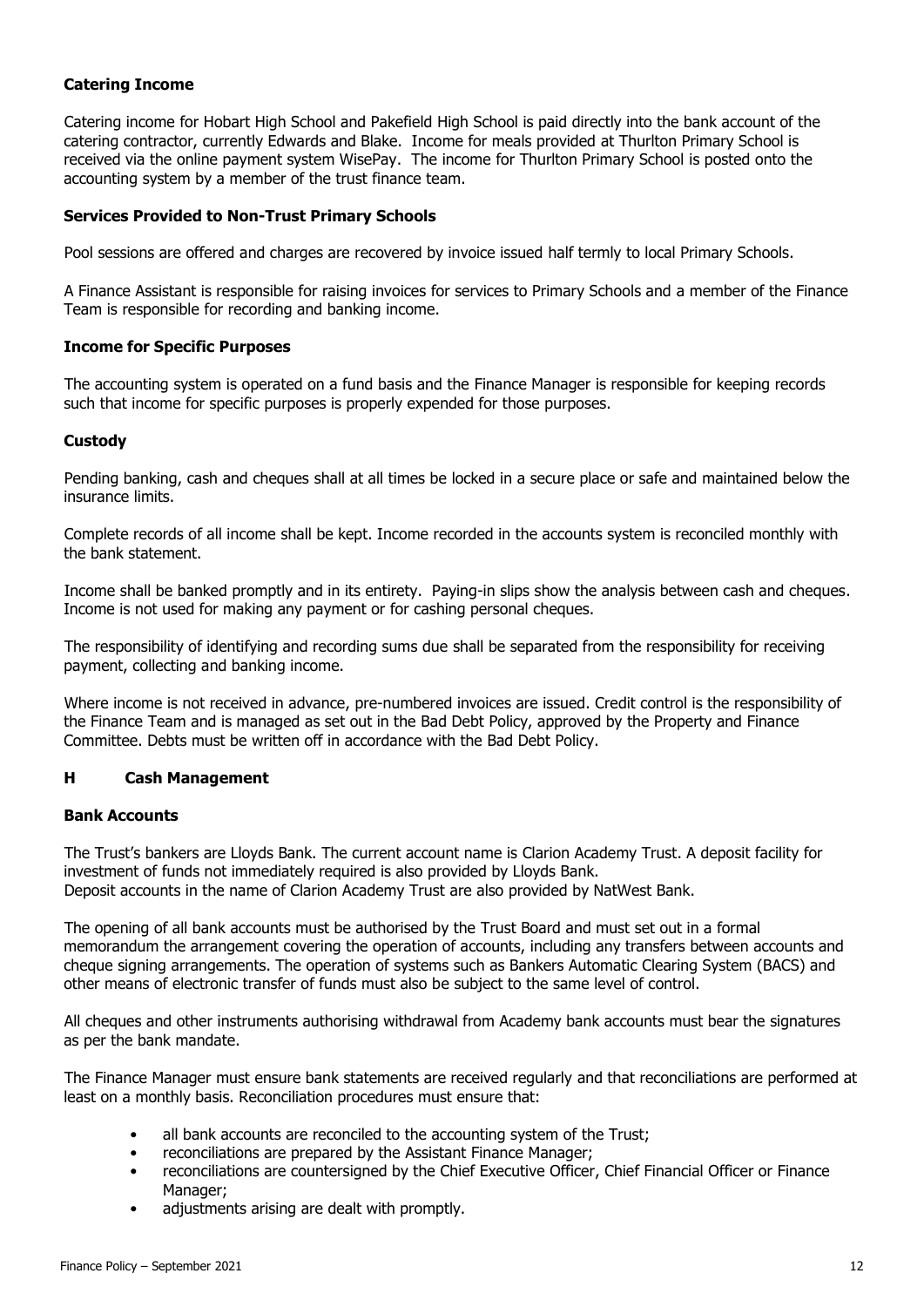• the Bank Reconciliation Statement is produced monthly by the Assistant Finance Manager and approved by the Finance Manager.

Cheque books and paying in books must be kept securely when not in use.

The Trust is not permitted to take out loans or arrange an overdraft without prior approval from the ESFA and DFE as set out in the Funding Agreement.

# **Petty Cash Accounts**

The Finance Assistants are responsible for administering the petty cash which shall be kept in the Trust safe. Personal cheques will not be cashed.

The only deposits to petty cash shall be from cheques cashed specifically for the purpose. The receipt must be recorded in the petty cash system with the date, amount and a reference, normally the cheque number, relating to the payment. All other cash receipts for whatever reason shall be paid directly into the bank.

Petty cash payments will be limited to £10. Higher value payments shall be made by BACS or cheque directly from the main bank account. All payments must be supported by VAT invoices / receipts and must be signed for by the recipient.

The Finance Assistants are responsible for entering all transactions into the petty cash records on a regular basis. The Assistant Finance Manager is responsible for undertaking regular checks of the cash accounts and reconciling the petty cash account on a monthly basis. The Finance Manager must counter sign the reconciliation and undertake unannounced cash counts.

# **Cash Flow Forecasts**

The Chief Financial Officer is responsible for preparing cash flow forecasts in accordance with the Academy Trust Handbook to ensure that the academy has sufficient funds available to pay for day to day operations. If significant balances can be foreseen, steps shall be taken to invest the extra funds.

# **Investments**

Investments must be made only in accordance with the Treasury Management Policy approved by the Trust Board.

All investments must be authorised by the Property and Finance Committee.

# **I Assets**

#### **Fixed Asset Register**

All items purchased with a value over the capitalisation limit set by the Trust in its accounting policies ( $\text{\pounds}4,000$ ) must be entered in the Fixed Asset Register for Depreciation.

The Chief Financial Officer is responsible for all matters relating to the Fixed Asset Register and is supported in this by the Finance Manager.

#### **Asset Inventory**

The asset inventory for the trust is recorded on IRIS Assets software. All items purchased with a value over £1000 or of a lower value that are portable, desirable or of easy resale value must be entered into asset inventory by the Estates Manager, Network Manager or a member of the Finance Team.

The member of staff named as responsible for the asset in the inventory is required, on a yearly basis, to check the register and report any discrepancies to the Estates Manager.

The Estates Manager and Network Manager are responsible for all matters related to IRIS Assets and are supported in this by the Finance Manager.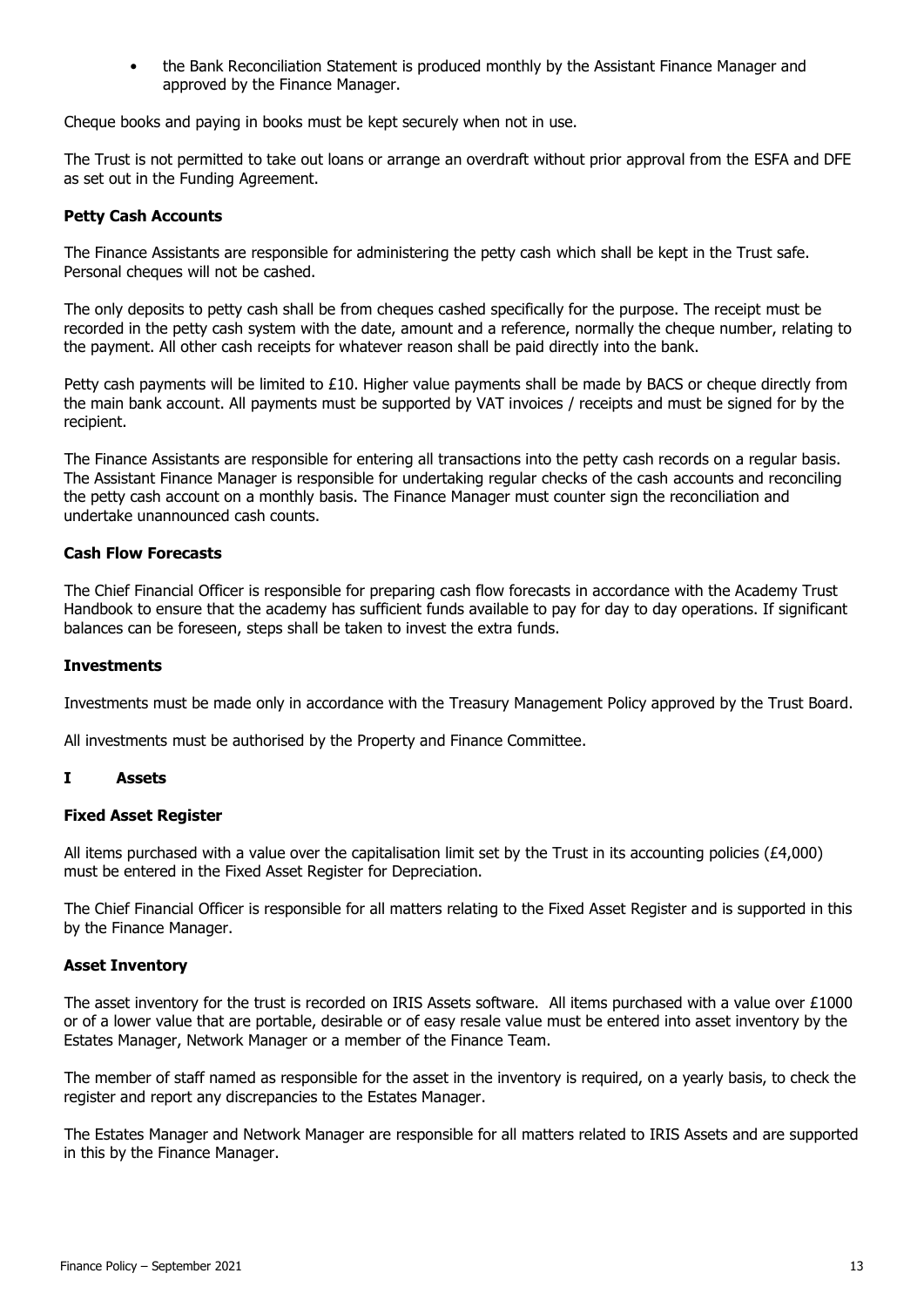# **Asset Information**

IRIS Assets shall include the following information where possible:

- asset description
- asset number
- serial number
- date of acquisition
- asset cost
- depreciation
- net book value

The purpose of the Fixed Asset Register and Asset Inventory is to:

- ensure that staff take responsibility for the safe custody of assets;
- enable independent checks on the safe custody of assets, as a deterrent against theft or misuse;
- manage the effective utilisation of assets and to plan for their replacement;
- external auditors to draw conclusions on the annual accounts and the Trust's financial system; and
- support insurance claims in the event of fire, theft, vandalism or other disasters.

The register and inventory must be kept up to date and reviewed regularly. Where items are used by the Trust but do not belong to it this must be noted.

# **Security of Assets**

Stores and equipment must be secured by means of physical and other security devices. Only authorised staff may access the stores.

All the items in the register and inventory shall be permanently and visibly marked as school property.

#### **Disposals of Assets**

Items must be disposed of in accordance with the Redundant Equipment Policy.

# **Loan of Assets**

Items of School property must not be removed from Trust premises without the authority of the Estates Manager and Head of Department. A record of the loan must be recorded in a loan book and booked back in to the Trust when it is returned. This does not apply to laptops provided to staff.

If assets are on loan for extended periods or to a single member of staff on a regular basis the situation may give rise to a 'benefit-in-kind' for taxation purposes. Loans shall therefore be kept under review and any potential benefits discussed with the Trust auditors. Assets must be returned promptly when requested, particularly for statutory inspection purposes.

#### **Staff may incur charges if assets loaned to them suffer damage through negligence or failure to return for servicing when requested.**

# **TAX**

The Trust is not registered for VAT purposes as it falls below the current limits for required for business activity (see www.hmrc.gov.uk).

VAT claims for non-business activities are made via a Section 126 claim on a regular basis. The claim period covers one calendar month. The Finance Manager is responsible for ensuring that VAT claims are accurate and made in a timely fashion.

The Trust is an exempt charity and as such is not liable to Corporation Tax. The Chief Financial Officer is responsible for liaising with the Trust auditors to ensure that necessary returns are made to maintain exemption from Corporation Tax.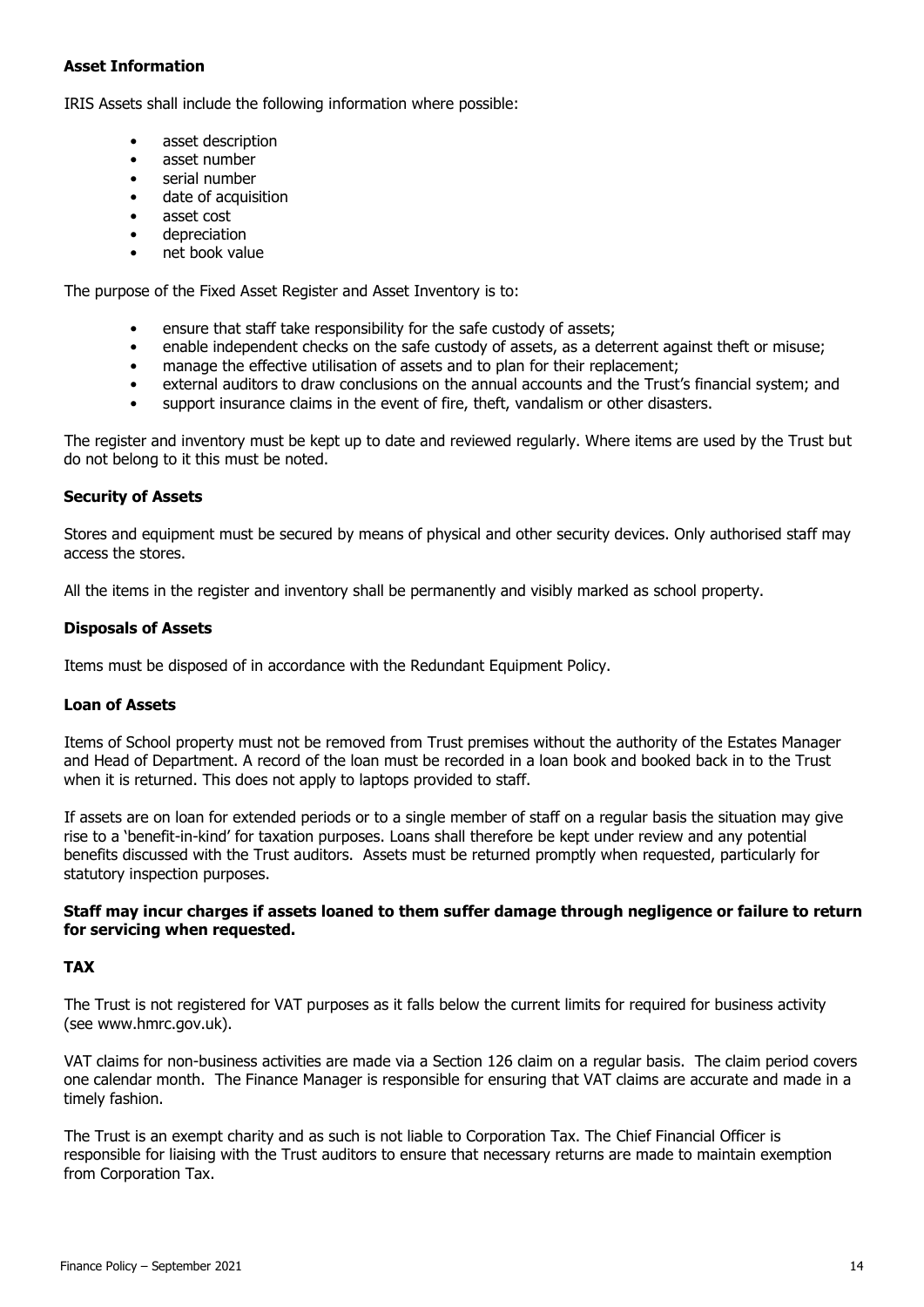# **K Audit/Fraud**

The Trust has appointed appropriately qualified and experienced auditors to prepare and audit the statutory accounts for the Trust and provide general advice. The auditors are appointed by the Members of the Trust Board at the Annual General Meeting. The Auditors are currently Price Bailey LLP.

The Trust has appointed appropriately qualified and experienced accountants to provide a programme of internal scrutiny. The duration of each visit is determined by the programme of works required but is no less than 2 full days per term. The Property and Finance Committee are responsible for appointing the internal auditors. The current appointment is Lovewell Blake LLP.

Fraud can occur in academies although the level of identified fraud in academies is very low, the Trust must be aware of the potential for it to occur.

This Finance Policy, together with the following policies also relate and give guidance to reduce the possibility of fraud occurring: Business Interests, Gifts and Hospitality Policy; Whistleblowing Policy; Risk Management & the Risk Register; Trustees and Governors Expenses Policy, DFE Governance Handbook and Academy Trust Handbook.

Suspicions of fraud must be reported to the Chief Executive Officer or if it involves the Chief Executive Officer, the Chair of Trustees.

# **L Insurance**

The Trust reviews all risks annually to ensure the cover available and the sums insured are adequate.

Main Trust insurance is through the Risk Protection Arrangement (RPA).

The Trust retains the services of an insurance broker all non-RPA insured risks. The current broker is Hugh J Boswell.

All insurance policies are approved by the Property and Finance Committee with the management of insurance being the responsibility of the Chief Financial Officer.

The Trust will notify the insurers of any new risks or any other alterations affecting existing insurance.

The Trust will not give any indemnity to a third party.

The Trust will immediately advise the insurer of any accident, loss or other incident which may give rise to an insurance claim.